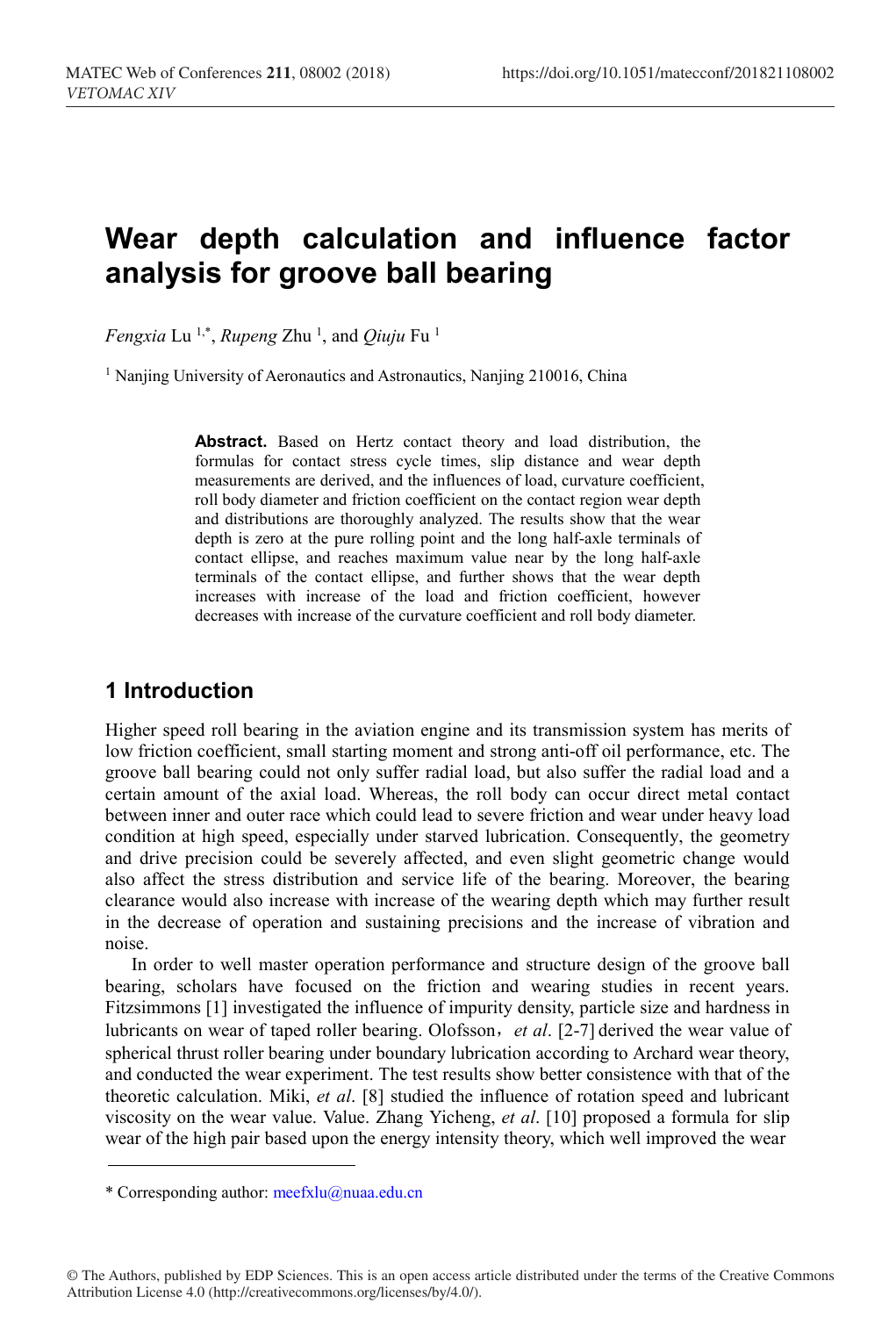of the high pair based upon the energy intensity theory, which well improved the insufficiency of the current wear calculation method under different mixed wear types. Shi Ying, *et al*. [11] established a wear digital calculation model for the cylindrical roller bearing by employing the digital simulation method.

## **2 Calculation of Hertz point contact**

Roller element and inner/outer race of groove ball bearing is defined as point contact under empty load. With the increase of the radial load, point contact would become surface contact and further form elliptical contact.

The point contact of groove ball bearing can be resolved by applying the Hertz point contact theory, and the long half-axis  $a$ , short half-axis  $b$ , deformation  $\delta$  and maximum contact stress  $p_0$  of elliptical contact can be calculated by

$$
a = a^* \left(\frac{3Q}{2\sum \rho E'}\right)^{1/3} \tag{1}
$$

$$
b = b^* \left( \frac{3Q}{2\sum_{i} \rho E'} \right)^{1/3}
$$
 (2)

$$
\delta = \delta^* \left( \frac{3Q}{2\sum_{i} \rho E'} \right)^{2/3} \frac{\sum_{i} \rho}{2}
$$
 (3)

$$
p_0 = \frac{3Q}{2\pi ab} \tag{4}
$$

where,  $\Sigma \rho$  is the sum of main curvatures, *E'* and *Q* are the comprehensive elastic module and maximum load of roller element respectively. Herein, the coefficients of  $a^*$ ,  $b^*$ ,  $\delta^*$  could be obtained by employing the calculation method or parameter table [12].

# **3 Calculation method of contact stress cycle times**

For the total wear, the roller element number passing on a point of the inner or outer race in unit time should be obtained in advance. Assuming the roller element number is *Z* in the groove ball bearing, passing on the inner and outer race is

$$
J_i = Zn_{mi} = \frac{Z}{2}(n_o - n_i) \left(1 + \frac{D_b}{D_m}\right)
$$
 (5)

$$
J_o = Z n_{om} = \frac{Z}{2} (n_o - n_i) \left( 1 - \frac{D_b}{D_m} \right)
$$
 (6)

It is assumed that

$$
K_i = \frac{1}{2} \left( 1 + \frac{D_b}{D_m} \right) \tag{7}
$$

$$
K_o = \frac{1}{2} \left( 1 - \frac{D_b}{D_m} \right) \tag{8}
$$

$$
J_i = Zn_{mi} = ZK_i \left( n_o - n_i \right) \tag{9}
$$

$$
J_o = Z n_{om} = Z K_o \left( n_o - n_i \right) \tag{10}
$$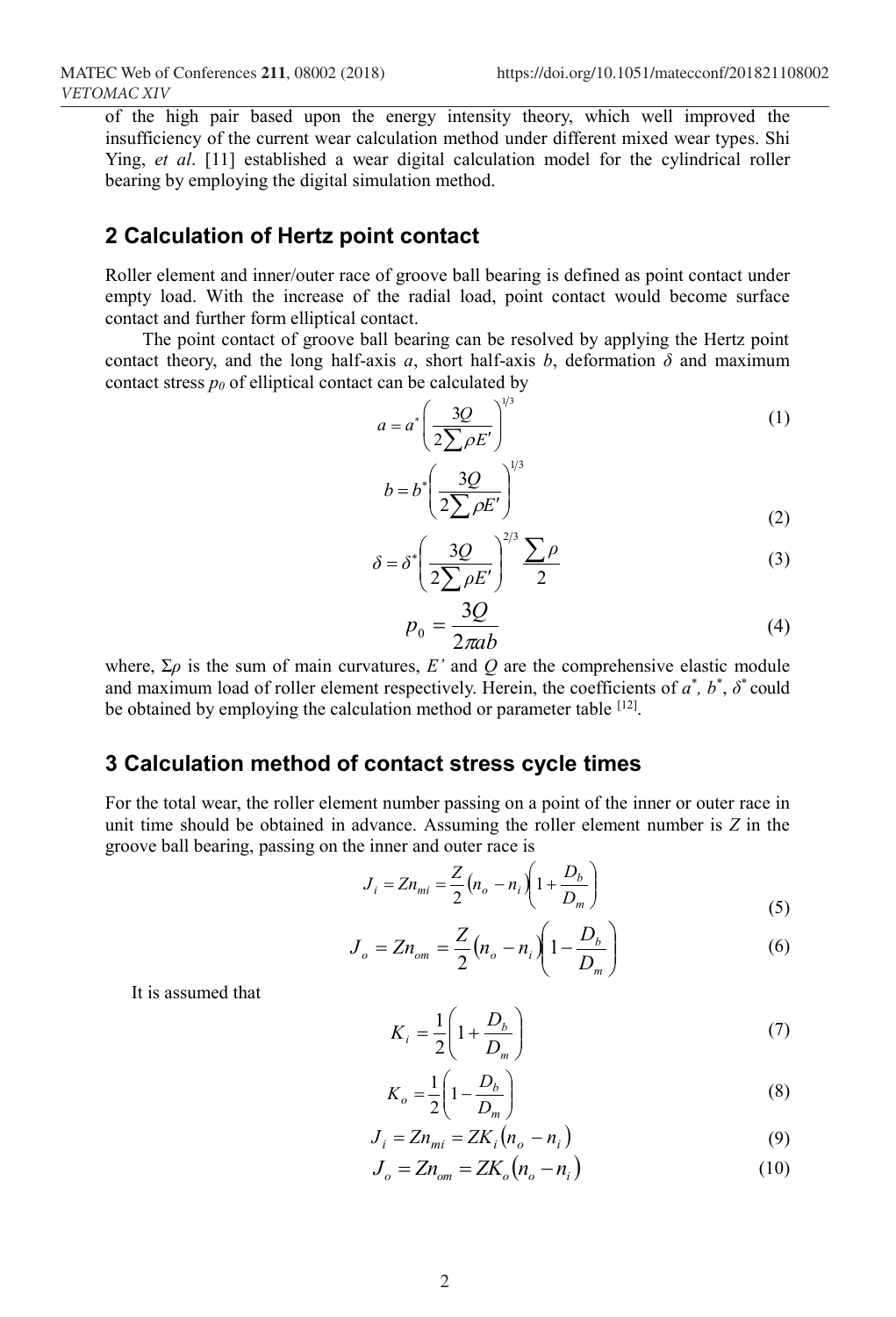The roller element numbers passing on one point are not surely equal to the stress cycle times at this point. If the included angle of load distribution region is  $2\Psi_L$  and the inner race rotation is *n*, the stress cycle times passing on one point of the inner and outer race per minute respectively are

$$
J_i' = nZK_i \frac{2\psi_L}{360} \tag{11}
$$

$$
J'_o = nZK_o \tag{12}
$$

The stress in the race contact region may occur a certain of variations in the cyclic process because the roll bearing suffers load distribution in Cosine function. When the race rotates to the maximum loaded area, the contact stress is the maximum one. Whereas, when the race rotates to other loaded area, the contact stress behaves in Cosine distribution. Assuming a roller bearing has 5 loaded roller elements, the inner race stress, the near two roller element stress and the other two roller element stress are  $p_0$ ,  $p_1$  and  $p_2$ . Consequently, one point stress cycle times on the inner race is

$$
J'_{i} = \left[ \left( \frac{1}{5} \right)_{p_{0}} + \left( \frac{2}{5} \right)_{p_{1}} + \left( \frac{2}{5} \right)_{p_{2}} \right] J'_{i}
$$
 (13)

Furthermore, when the loaded roller element is in condition of odd pressure, and the loaded roller element number is  $z_0$ , as well as  $k_n = (z_0 - 1)/2$ , then, we obtain

$$
J'_{i} = \left[ \left( \frac{1}{2k_{n}+1} \right)_{p_{0}} + \left( \frac{2}{2k_{n}+1} \right)_{p_{1}} + \left( \frac{2}{2k_{n}+1} \right)_{p_{2}} + \dots + \left( \frac{2}{2k_{n}+1} \right)_{p_{k_{n}}} \right] J'_{i} \quad (14)
$$

If the loaded roller element is in condition of even pressure, as well as  $k_n = z_0/2$ , such that

$$
J'_{i} = \left[ \left( \frac{1}{k_{n}} \right)_{p_{0}} + \left( \frac{1}{k_{n}} \right)_{p_{1}} + \left( \frac{1}{k_{n}} \right)_{p_{2}} + \dots + \left( \frac{1}{k_{n}} \right)_{p_{k_{n}}} \right] J'_{i}
$$
(15)

## **4 Calculation of wear measurement**

#### **4.1 Calculation of slip distance**

Figure 1 shows the contact and slip analysis region between ball and race, in process of the ball bearing rotation. For calculating wear depth at point  $(x, y)$  of the contact region, the point slip distance  $L_x$  should be determined when the point is acted by the contact stress at each time

$$
L_x = \int_0^t V_x dt
$$
 (16)

where,  $V_x$  is the sliding speed at point  $(x, y)$  of elliptical contact with respect to the pure rolling point, and *t* is the time yielding relative sliding at each contact,

$$
t = \frac{2b_x}{V_0} \tag{17}
$$



 **Fig.1** Slip region between ball and race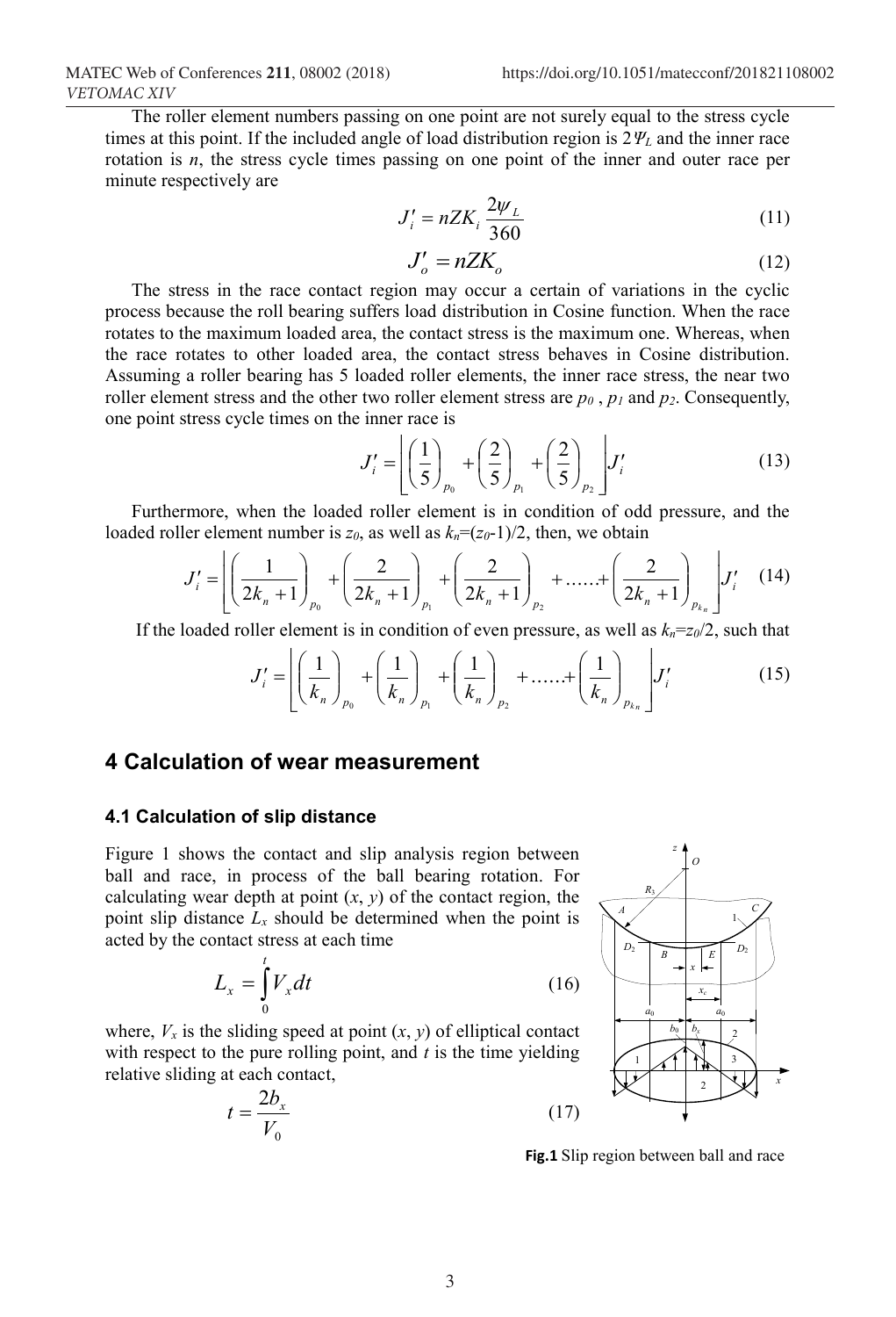where,  $b_x$  is the half length of point  $(x, y)$  in perpendicular direction with respect to the x axis, and  $V_0$  is the sliding speed of contact region, i. e., the relative speed of roller element with respect to race along the short half-axis. According to distribution law of the elliptical contact and speed,  $V_x$  is formulated as

$$
V_x \approx \frac{V_0}{2} \left[ \left( \frac{x_c}{R_3} \right)^2 - \left( \frac{x}{R_3} \right)^2 \right]
$$
 (18)

where,  $R_3 = D_h/2$ 

$$
L_x = V_x t \approx b_x \left[ \left( \frac{x_c}{R_3} \right)^2 - \left( \frac{x}{R_3} \right)^2 \right]
$$
 (19)

where,  $x_c$  is the coordinate of pure rolling point in the long half x axis of elliptical contact, and its position can be calculated by

$$
0.25Q = \int_{0}^{x_c} \int_{-b_0}^{b_0} p_{xy} dx dy
$$
 (20)

#### **4.2 Calculation of wear depth**

According to [10], the wear rate of ball bearing can be obtained by

$$
I_h = k \left( \frac{p \xi(f)}{H B \varepsilon_0} \right)^m \left( \frac{R_{\text{max}}}{r \psi^{1/z}} \right)^c \tag{21}
$$

where, *HB* is the hardness of material,  $\varepsilon_0$  is the extension rate when the material is broken, *p* is the contact stress, and *r*, *Rmax* are the classic curvature radius and maximum height of micro-bulge part on the contact surface,  $\psi$ ,  $\chi$  are the curvature coefficients of support surfaces, *k*, *m*, *c* are the experiential values, respectively. Considering of the influence of lubricant on the contact region,  $\zeta(f)$  f is taken values of *f*, *l*+*f* or (1+*f*<sup>2</sup>)<sup>1/2</sup>.

Setting

$$
G_0 = k \left(\frac{\xi(f)}{\varepsilon_0}\right)^m \left(\frac{R_{\text{max}}}{r \psi^{1/z}}\right)^c \tag{22}
$$

where,  $G_0$  is the wear constant.

As a result, the contact ellipse wear depth, at a distance x with respect to the half axle, can be calculated as

$$
\Delta h = G_0 \left(\frac{p}{HB}\right)^m L_x \tag{23}
$$

If the inner circle speed of bearing is *n* and the outer circle is in static state, and further assuming each slip distances are  $L_{xp_0}$ ,  $L_{xp_1}$ ,  $L_{xp_2}$ , ......  $L_{xp_n}$  with respect to the acted stresses *p0*, *p1*, *p2*……*pkn* , respectively. The bearing wear depth measurement at rotation time  $t_1$  minutes can be obtained as

$$
\Sigma \Delta h = \left[ \left( \frac{1}{2k_n + 1} \right)_{p_0} p_o^m L_{x p_o} + \left( \frac{2}{2k_n + 1} \right)_{p_1} p_{1 o}^m L_{x p_1} + \left( \frac{2}{2k_n + 1} \right)_{p_2} p_2^m L_{x p_2} + \dots + \left( \frac{2}{2k_n + 1} \right)_{p_{k n}} p_{k n}^m L_{x p_{n -}} \right]
$$
  
×  $n Z K_i \frac{2 \psi_L}{360} G' \left( \frac{1}{HB} \right)^m t_1$  (24)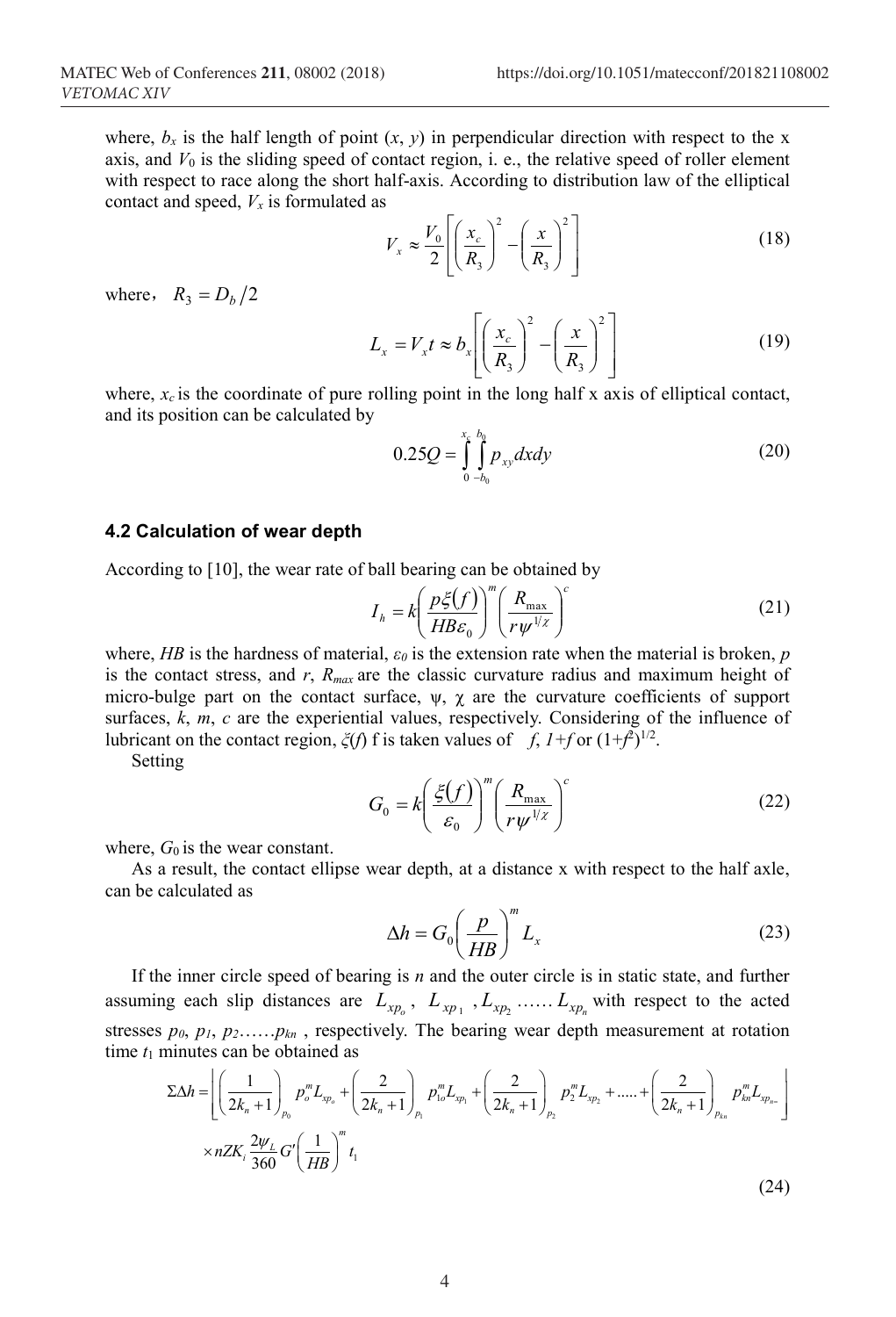## **5 Analysis of influence factor on wear depth**

It is found that the wear depth is zero at the pure rolling point *x=*0.348*a* and at the terminals of ellipse long half-axis from the Figs.2-5, in which the wear depth initially increases to maximum value and then decreases to zero at the terminals, as well as the wear depth shows nearly parabolic distribution between two pure rolling points.

Fig.2-4 further show the wear depth affected by the load, curvature coefficient and roller element diameter when the friction coefficient is 0.007, respectively. Amongst, the wear depth is strongly affected by the load and rapidly increases with the increase of load, as shown in Fig.2, because the load affects the wear depth with *m* power and also affects the slip distance. Fig.3 illustrates that the roller element diameter yields slight influence on the wear depth, which decreases with the increase of roller element diameter, and Fig.4 shows that the wear depth is also slightly affected by the curvature coefficient and decreases with the increase of curvature coefficient, however, the curvature coefficient affects the wear depth more heavy than that of the roller element diameter. Fig.5 further shows the influence of friction coefficient on the wear depth, from which it is found that the wear depth is strongly affected by the friction coefficient with *m* power of friction coefficient.



## **6 Conclusions**

(1) The formulas are derived for calculating the stress cycle times for one point of race passing through different loaded regions, and for calculating the slip distance and total wear depth under a single stress action.

(2) It is concluded that wear depth holds a smallest value of zero at the pure rolling point and at the ellipse long half-axis terminals, and the maximum wear depth does not locate in the center of elliptical contact but nearby the long half-axis terminals.